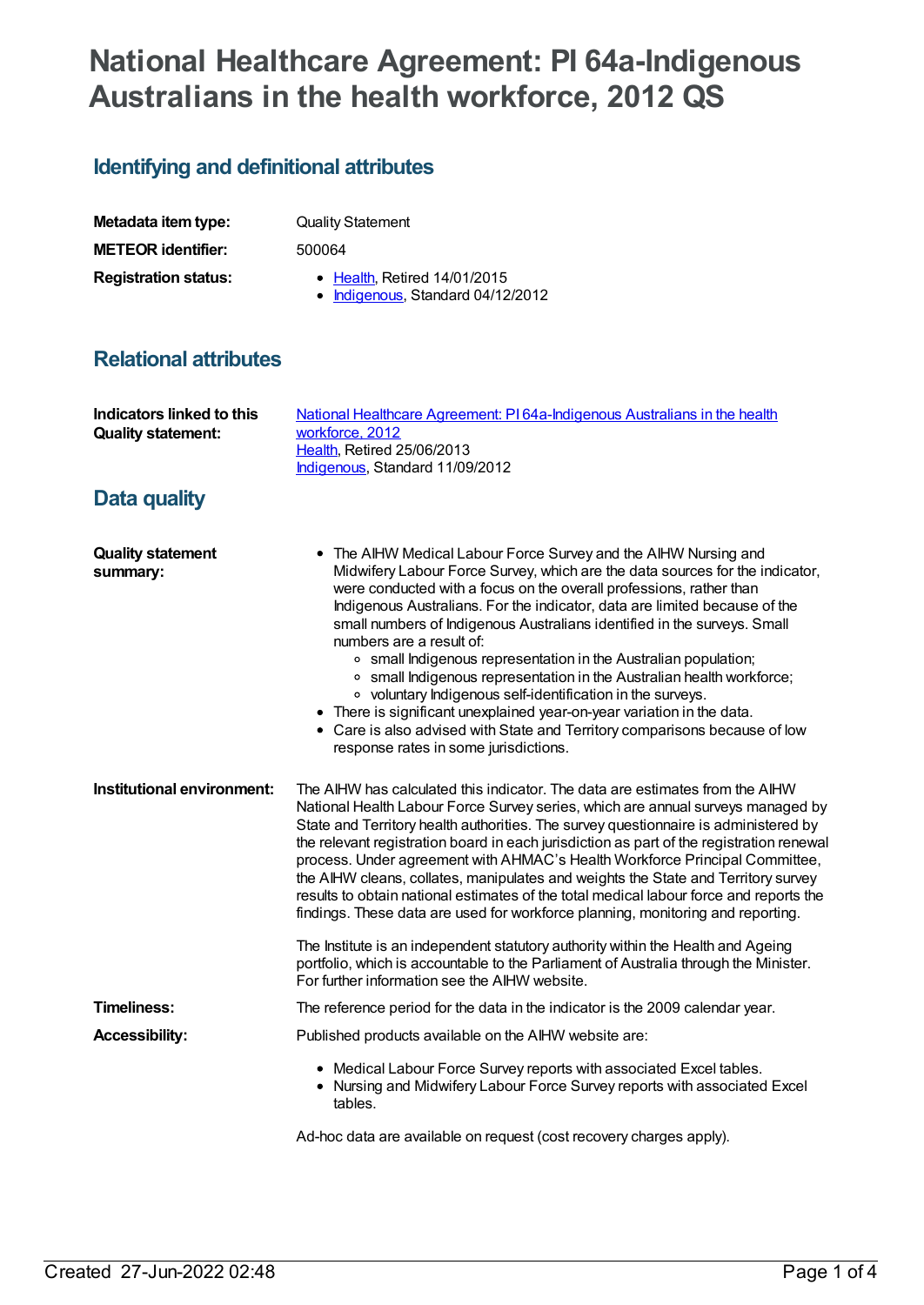**Interpretability:** Extensive explanatory information for the Medical Labour Force Survey and the Nursing and Midwifery Labour Force Surveys is contained in the published reports and supplementary Excel tables for each, including collection method, scope and coverage, survey response, imputation and weighting procedures, and limitations on utility of estimates for Indigenous Australians. These are available via the AIHW website and readers are advised to read caveat information to ensure appropriate interpretation of the performance indicator. For more information comparing data sources of Indigenous health labour force statistics, see the AIHW publication Aboriginal and Torres Islander health labour force statistics and data quality assessment. **Relevance:** This indicator is an interim measure, pending the implementation of the National Registration and Accreditation Scheme (NRAS) in mid-2010. Long-term indicators using NRAS data are expected to be available in 2012 and will include a much larger group of health professions. To date, there have been difficulties collecting consistent, quality data on the health workforce and many of these difficulties are expected to be resolved by the shift to NRAS data, particularly that of national consistency. The estimates for this indicator are based on the weighted responses from the Medical Labour Force Survey and the Nursing and Midwifery Labour Force Survey. The two surveys have been conducted using very similar methods and measures similar concepts. The survey populations have been drawn from the medical register and the nursing and midwifery register maintained in each State and Territory. The registers contain demographic information on all professionals allowed to practise in that state or territory and have been the most suitable framework for surveying the professions. The states and territories have agreed on the core content of the data collected, but there has been some variation in actual questions asked and in the format of the questionnaire. Where necessary and possible, the AIHW has mapped responses to provide nationally comparable estimates from each survey dataset. The Australian Bureau of Statistics' (ABS) standard question was used in the survey to identify Aboriginal and Torres Strait Islander people working in the two health professions, although Victoria and WA combined response categories. This has not affected the aggregate figures for 'Indigenous'. The focus of the surveys was the overall profession, rather than Indigenous Australians. For the indicator, data are limited because the numbers of Indigenous Australians identified in the surveys were small. Small numbers are a result of: • small Indigenous representation in the Australian population; • small Indigenous representation in the Australian health workforce; voluntary Indigenous self-identification in the surveys. Reference periods differed across jurisdictions but were within a single calendar year. In both surveys, the questionnaire was sent out with registration renewal papers by the respective registration boards and the timing depended on the registration practices for each profession within each jurisdiction. The indicators are disaggregated by State/Territory information primarily sourced from the registration boards. It should be noted that, in both surveys, response rates varied considerably across jurisdictions. This, coupled with small numbers, resulted in some variation in the reliability of the estimates across jurisdictions. Care should be taken when drawing conclusions about the size of the differences between estimates.

> Data are presented on medical practitioners and nurses/midwives only. These professions are only part of the health workforce and exclude Aboriginal Health Workers, a large segment of the Indigenous health workforce.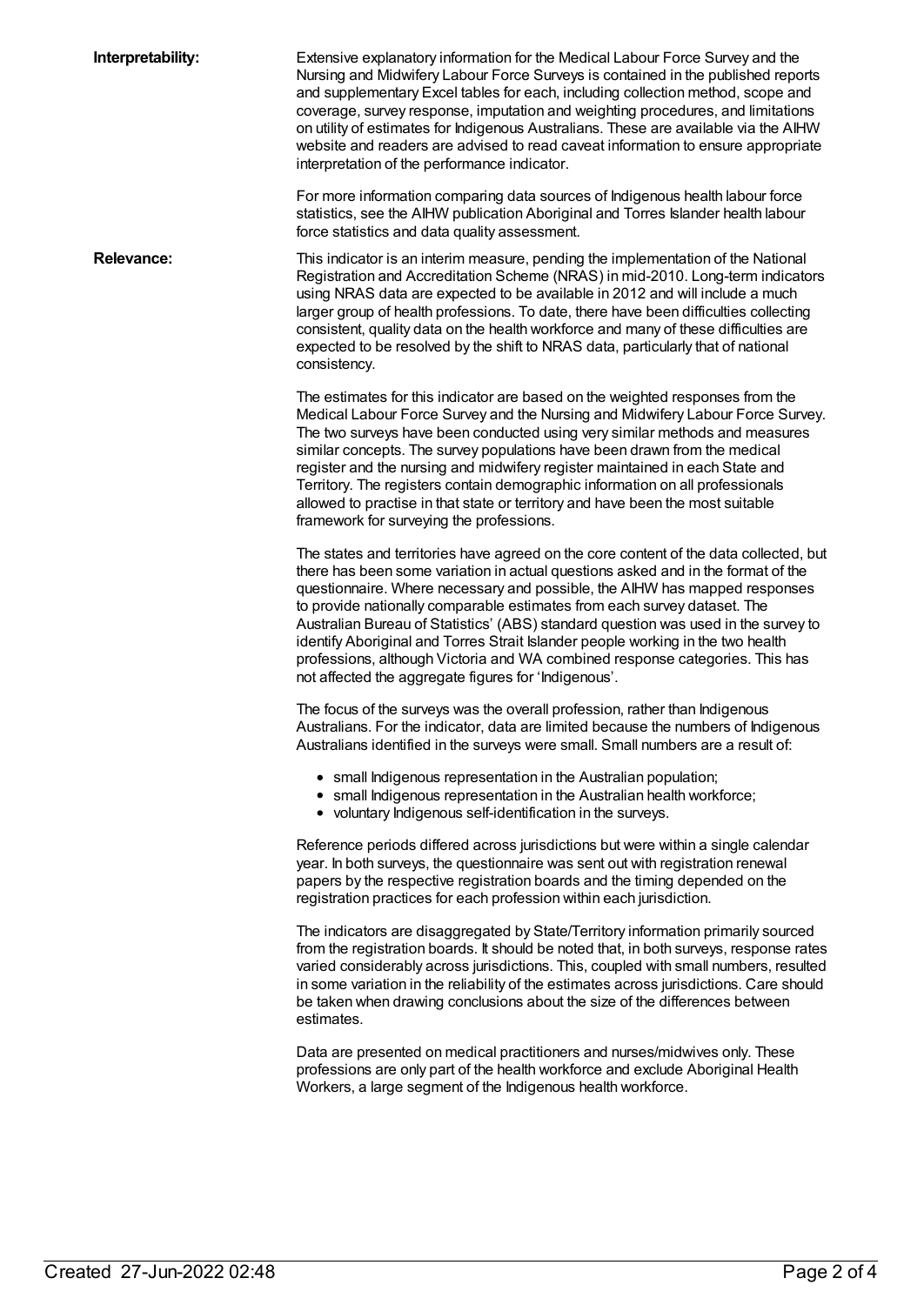**Accuracy:** Data capture and initial processing for the surveys were conducted by the individual State/Territory health authorities and the procedures varied. AIHW conducts independent cleaning, editing and manipulation of the data received in order to produce more nationally consistent data. The cleaning and editing procedures included range and logic checks, clerical scrutiny at unit record level and validation of unit record and aggregate data.

> The surveys were conducted in conjunction with the registration renewal process, which means people registering as a medical practitioner, nurse or midwife for the first time in the reference year were not sent a questionnaire. In addition, for the Medical Labour Force Survey, overseas-trained medical practitioners doing postgraduate or supervised training were not surveyed and interns were surveyed in some jurisdictions only.

> There was no sampling undertaken for the data collection: the entire population of re-registrants was targeted. The national response rate in 2009 was 53.1 per cent for the Medical Labour Force Survey and 44.4 per cent for the Nursing and Midwifery Labour Force Survey.

The data have undergone imputation for item non response and weighting to adjust for population non response. It should be noted that these adjustments are likely to introduce some bias in the final survey data and any bias is likely to become more pronounced as response rates decline.

Where possible, benchmark data were the number of registered medical practitioners or nurses/midwives in each State and Territory, supplied to the AIHW by the State and Territory registration boards for each profession. If possible, benchmarks were broken down by age group and sex and if the data were not available from the boards this way, benchmark figures were obtained from other sources, such as medical board annual reports. Where available, benchmark data relate to the time the survey was conducted. Details of the benchmarks supplied by the states and territories for each survey can be found in the published survey reports on the AIHW website.

When comparing the 2009 AIHW Medical Labour Force Survey estimates of Indigenous medical practitioners across states and territories, note that:

- The number of medical practitioners in New South Wales, Queensland and Tasmania are slightly underestimated, as the benchmark figures did not include all registered medical practitioners. New South Wales only sent questionnaires to financial registrants holding general, conditional specialist, limited prescribing or non-practising registration. Only medical practitioners holding general, specialist or non-practising registration were surveyed in Queensland. In Tasmania, only general registrants, conditionally registered specialists and non-practising practitioners received a questionnaire.
- For Western Australia the 2008 benchmark used was the total number of registered practitioners in 2008 using 2007 age-by-sex proportions. For Western Australia the benchmark data was inflated by an unknown number of registered medical practitioners that are no longer active in the workforce.
- Data for Indigenous medical practitioners should be treated with caution due to the small population size, the overall response rate and unexplained variation between years.

Estimates were produced from the survey data, after weighting to adjust for nonresponse. The estimation process for non-response produces numbers of workers in fractions, but these were rounded to whole numbers for publication. For this indicator, data are presented as a percentage which is calculated excluding any records for which Indigenous status was not reported. Percentages for this indicator are calculated on the rounded figures.

When comparing estimates from the 2009 Nursing and Midwifery Labour Force Survey data, State and Territory estimates should be treated as indicative only because of low response rates in some jurisdictions, particularly Victoria (33.3 per cent) Queensland (32.9 per cent), Western Australia (34.4 per cent) and the Northern Territory (34.9 per cent). In 2008, Victorian data was affected by large numbers of online survey records being unusable for technical reasons.